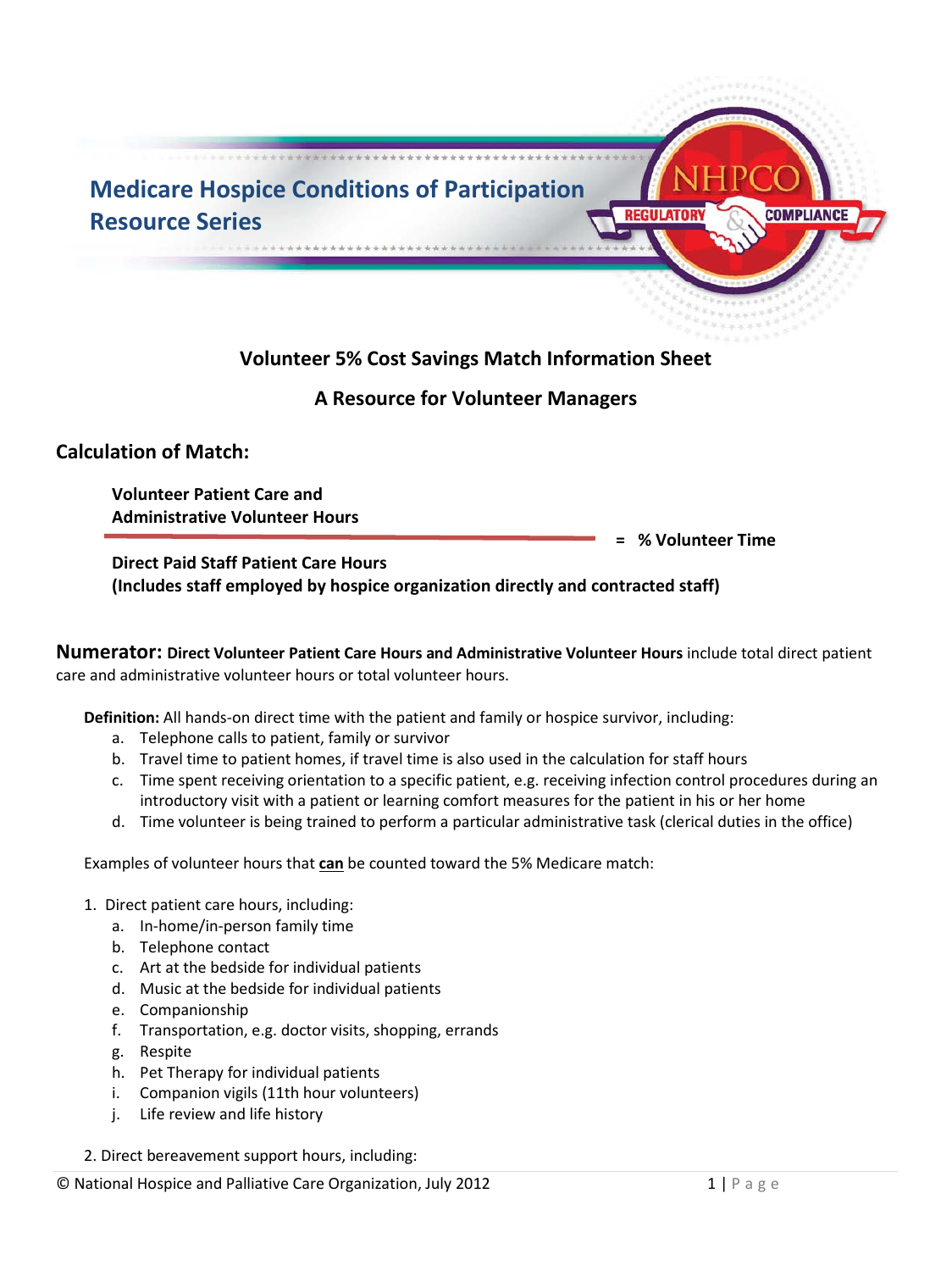- a. In-home/in-person family time
- b. Telephone contact
- c. Composing bereavement notes
- 3. Administrative hours, including:
	- a. Filing, auditing and copying
	- b. Data entry of records
	- c. Developing and packaging patient information packets
- 4. Travel time for volunteers, if travel time is also used in the calculation for staff hours

Examples of volunteer hours that **cannot** be counted toward the 5% Medicare match:

- 1. Sewing, stitching and quilting
- 2. Flower arranging
- 3. Craft projects, such as making greeting cards, e.g. bereavement, sympathy and birthday cards
- 4. Singing at hospice inpatient units
- 5. Fundraising
- 6. Participation in organization's governing board
- 7. Thrift shops
- 8. General volunteer training hours, not specific to a patient or administrative task

**Denominator: Direct Paid Staff Patient Care Hours** include total patient care hours of all paid hospice employees and contracted staff.

**Definition:** All hands-on direct time with the patient and family or hospice survivor, including:

- a. Telephone calls to patient, family or survivor
- b. If travel time for direct patient care staff is counted, travel time can also be counted for volunteers in the calculation for volunteer hours.
- c. IDG time and staff education time is **not** counted
- d. Examples of staff to include in the calculation of direct staff patient care hours (additional staff may be added to this list):
	- 1. Nurse
	- 2. Social Worker
	- 3. Physician
	- 4. Chaplain
	- 5. Hospice Aide
	- 6. Physical Therapist
	- 7. Bereavement Counselor

**Note:** There was guidance from CMS on volunteer training hours. CMS has stated that volunteer training hours would NOT count toward the 5% match for cost savings. The note is found in the preamble to the Final Medicare Hospice Conditions of Participation, published in the Federal Register on June 5, 2008. The entire final rule can be found at: <http://www.gpo.gov/fdsys/pkg/FR-2008-06-05/pdf/08-1305.pdf>

The specific section of the preamble related to this topic (pages 32133-32134) reads: